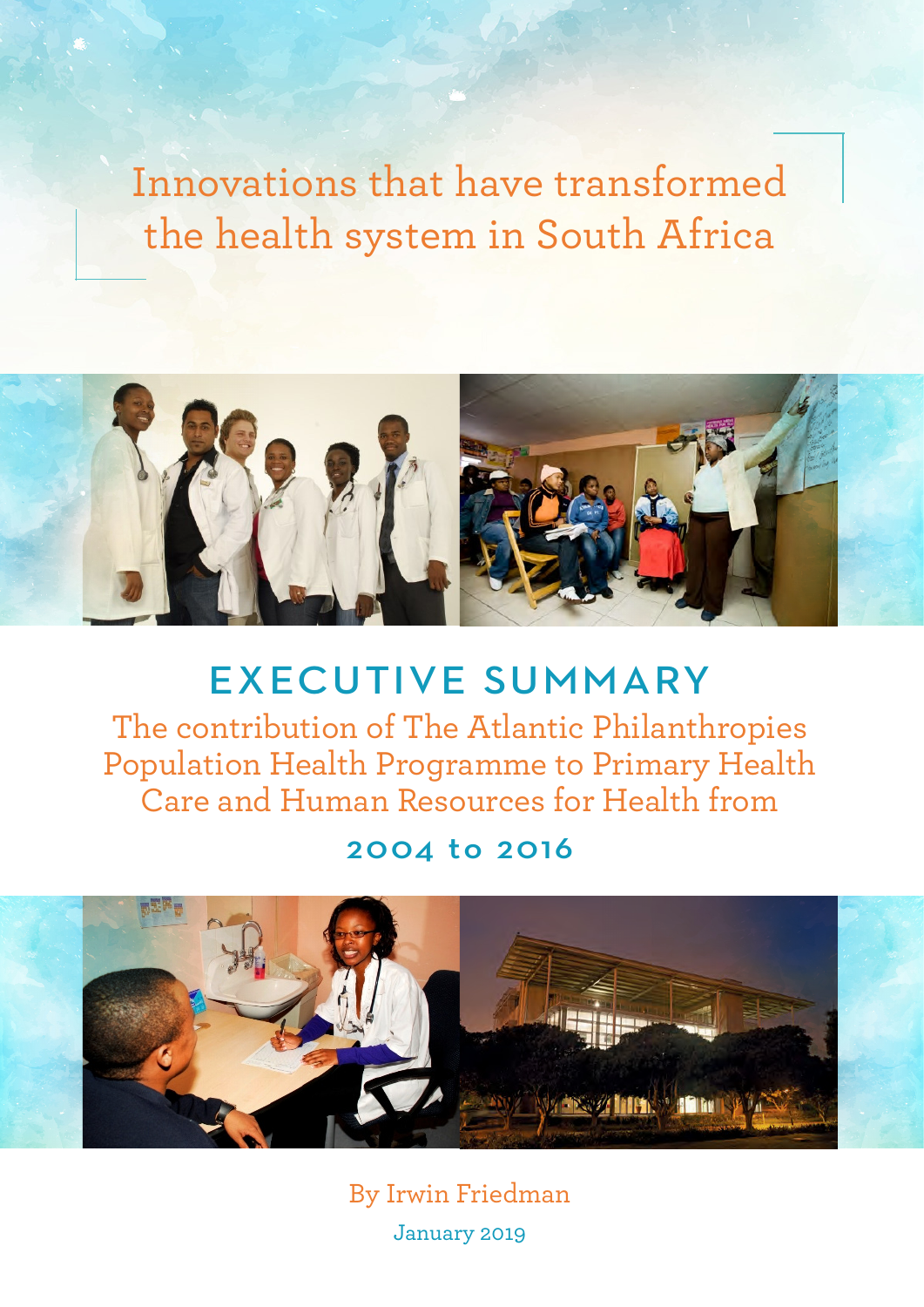# Background

South Africa is a middle-income country of 55 million people that has been characterised for generations by extreme contrasts of wealth and poverty, racial diversity and health status. Despite having gained political freedom for the majority of its people in a peaceful democratic transition in 1994, South Africa remained in a state of tension and conflict because of persistent disparity.

In the early 2000s, South Africa was gripped by quadruple epidemics: (1) escalating HIV and AIDs infections and deaths; (2) maternal and child disease; (3) non-communicable conditions and diseases such as cardio vascular disease, cancer and mental illness; and (4) deaths from injuries.

To make matters worse, the overall performance of the health system in the ten years since the democratic transition had been poor despite the development of good policy and relatively high spending on health (8.5% of GDP). For a variety of reasons, services remained disproportionately fragmented between the public and private sectors, which served 84% and 16% of the population respectively. This maintained the sharp inequalities in health experienced by the poor, primarily because the private sector was well funded in relation to the public sector.

The country was also plagued by a shortage of health professionals trained and willing to work in rural areas where many South Africans lived. In addition, the health system in South Africa was crippled by weak management at all levels, including the district level where primary health care services are most often delivered.

The Atlantic Philanthropies, which had been working in South Africa since 1994, launched a population health programme in 2004. Atlantic's goals were to secure the fundamental right to health for all citizens and to improve the health and well-being of the most vulnerable. To do so, Atlantic focused its investments on:

- <sup>l</sup> Improving human resources in health. Funding supported key institutions that would train and place a cadre of health professionals to work in the areas that needed them most, especially rural South Africa or informal settlements. Atlantic sought to improve the training, distribution and retention of health professionals, particularly nurses, in the health sector.
- <sup>l</sup> Developing primary health systems. Atlantic's funding sought to strengthen primary health care at the district level where most of South Africa's health care is delivered.
- <sup>l</sup> Amplifying the voices of disadvantaged and vulnerable populations in the health system. Grants supported the monitoring of the implementation of health care policies to ensure that the government adhered to the promises of the country's Constitution.

Over more than a decade, Atlantic invested R1.7 billion (\$177.9 million) supporting over 100 initiatives through its population health programme.

# Impact Evaluation

Atlantic commissioned an impact evaluation to share lessons and encourage innovation. This study involved the use of quantitative and qualitative methods. Most of the projects included had also been independently evaluated and this has provided a particularly rich source of information. Predominantly, however, participatory action research was undertaken using an appreciative inquiry approach involving key informant interviews combined with desk top review of annual reports and available information.

<sup>1</sup> Friedman I. Innovations that have transformed the health system in South Africa: Executive Summary, Atlantic Philanthropies, New York, 2019 [www.atlanticphilanthropies.org](http://www.atlanticphilanthropies.org)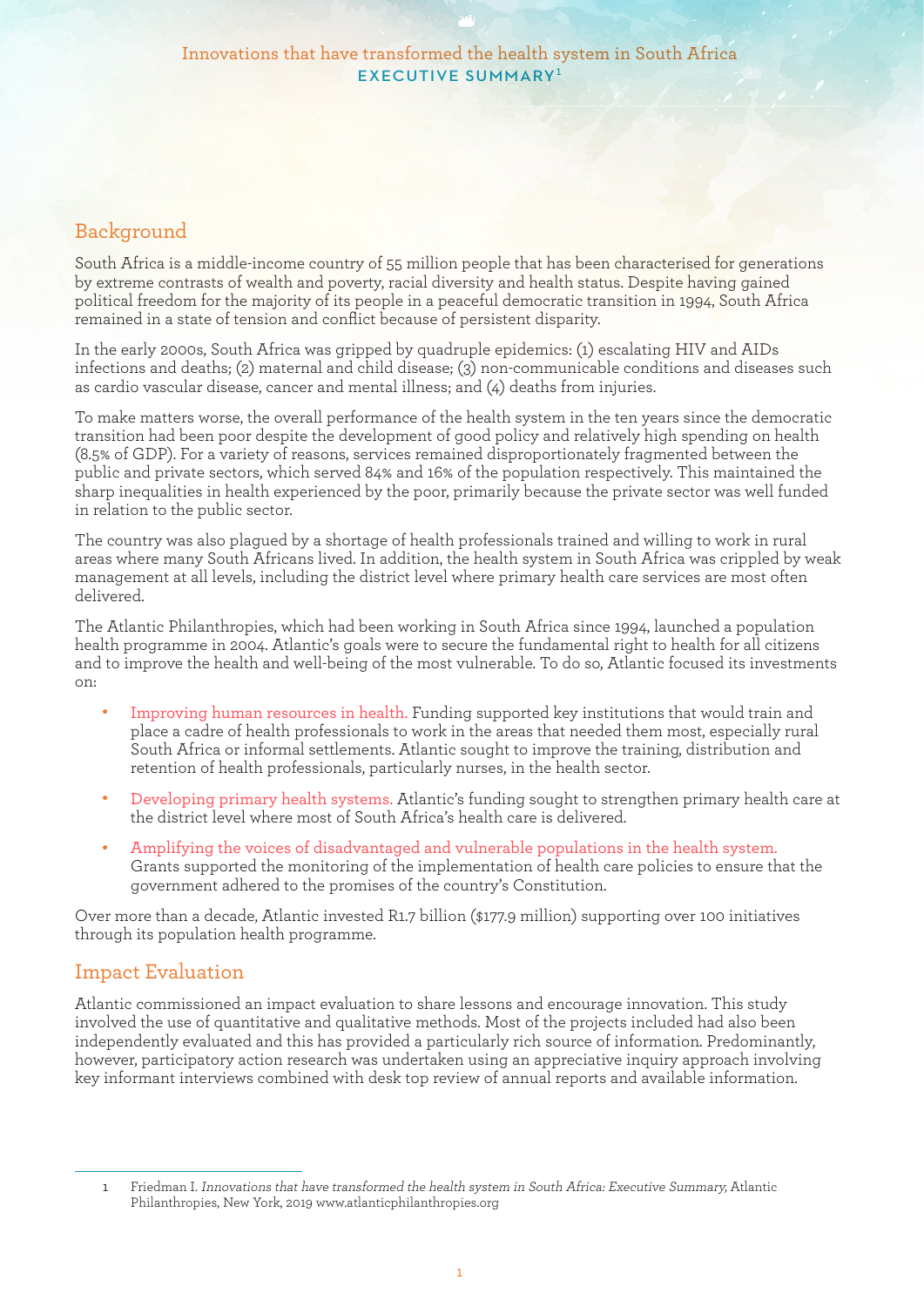# Overall Findings

Findings from the evaluation reveal an extraordinary turnaround in the health of the country over little more than a decade as is shown in the following figure. The rising mortality which reached its peak in about 2006 began to fall. Many interconnected factors led to these changes, including the actions of the South African Government as well as those of a range of support agencies. While it is not possible to attribute these changes to the interventions funded by The Atlantic Philanthropies, there is little doubt that it made an important contribution. Perhaps the use of the word "transformative" with health services might sound too optimistic suggesting that all is now well with the health system, which is far from the case. But as the mortality trends below reveal, disaster has been averted and progressive realisation of improved health should be possible.

# Mortality trends (2013)

The Quadruple epidemics: (1) HIV/AIDS (including tuberculosis); (2) non-communicable conditions (3) injury and (4) maternal and child disease that had been increasing since 1997 began reversing



The evaluation investigated more than twenty new replicable, scalable and sustainable primary health care and health workforce interventions funded by Atlantic. These revealed many examples of successful health promoting advocacy and programme interventions which have undergone much innovative testing, revealing considerable evidence of profound policy reform and system-wide changes. They are certainly a legacy of programmes here upon which continuous progressive change can be built.

The following figure shows diagrammatically how Atlantic's 'big bet' of investing in a population health programme aimed at improving human resources for health, public health care and giving voice to the marginalised in South Africa resulted in three streams of activity. These in turn led to a synergistic stream of approaches and a matrix of outputs that have addressed many of the deeply systemic challenges to the national health system. The possibility of building a National Health System to provide universal health care for everyone has emerged as a realistic prospect and could be part of the legacy left by the Atlantic investment.

The rest of this report examines in more detail each of the individual interventions as contributions to this legacy.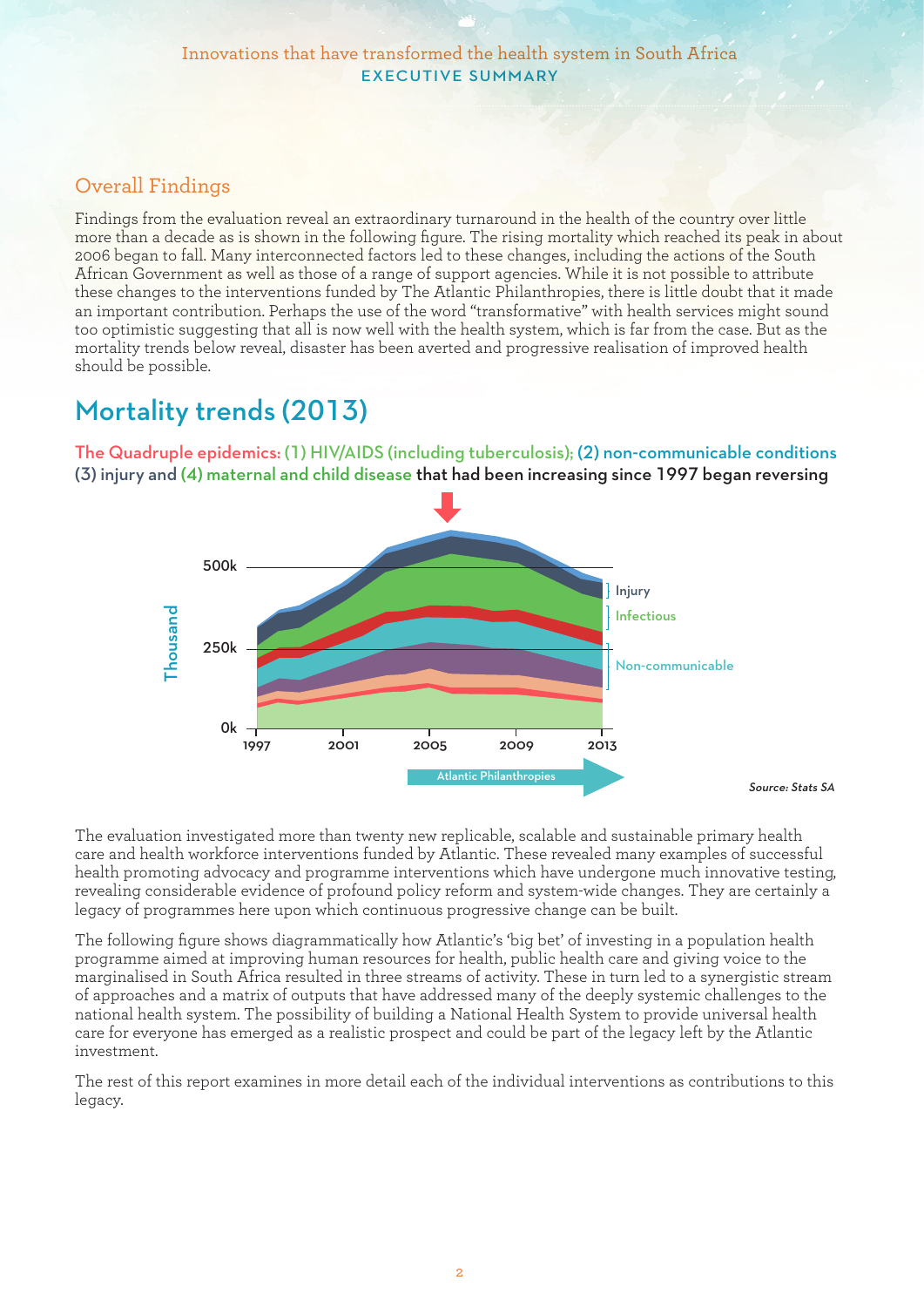### Innovations that have transformed the health system in South Africa EXECUTIVE SUMMARY



Figure 1: Summary Input, Activities, Output and Impact Matrix for The Atlantic Population Health Programme (2004-2016)

# Improving Human Resources in Health

#### Nursing education and scholarship—strengthening the backbone of the health workforce

Professional nurses have always provided the backbone of the health workforce in South Africa but for a variety of reasons the production numbers declined and the competencies of new recruits to this critically important health cadre fell short of expectations in the first decade after 1994. In addition, nurses were leaving South Africa in droves for better opportunities, exacerbating the nursing shortage.

The Democratic Nurses Organisation of South Africa (DENOSA), the Nursing Education Association (NEA) and The Forum for University Nursing Deans in South Africa (FUNDISA), working with nursing colleges and university nursing departments throughout the country, have shown in a range of settings that innovative teaching can strengthen nursing education, thus strengthening academic scholarship as well as the production of nursing graduates.

Much of Atlantic's focus in nursing sought to strengthen universities and nursing colleges often located in rural and poor areas that were experiencing severe shortages of nurses. Atlantic's investments funded new facilities, nursing programmes, curriculum development, faculty positions, and community-based training programmes.

As an example, prior to Atlantic's funding, South Africa had few programmes dedicated to providing undergraduate degree that trained nurses to work in primary health care, and in particular rural areas. Most of nurse training had previously mainly focused on hospital-based care with perhaps the odd module devoted to community-based care. The influence of Atlantic helped to shift the emphasis of larger groups of nurse training institutions towards a population-based approach, including an emphasis on communitybased primary health care.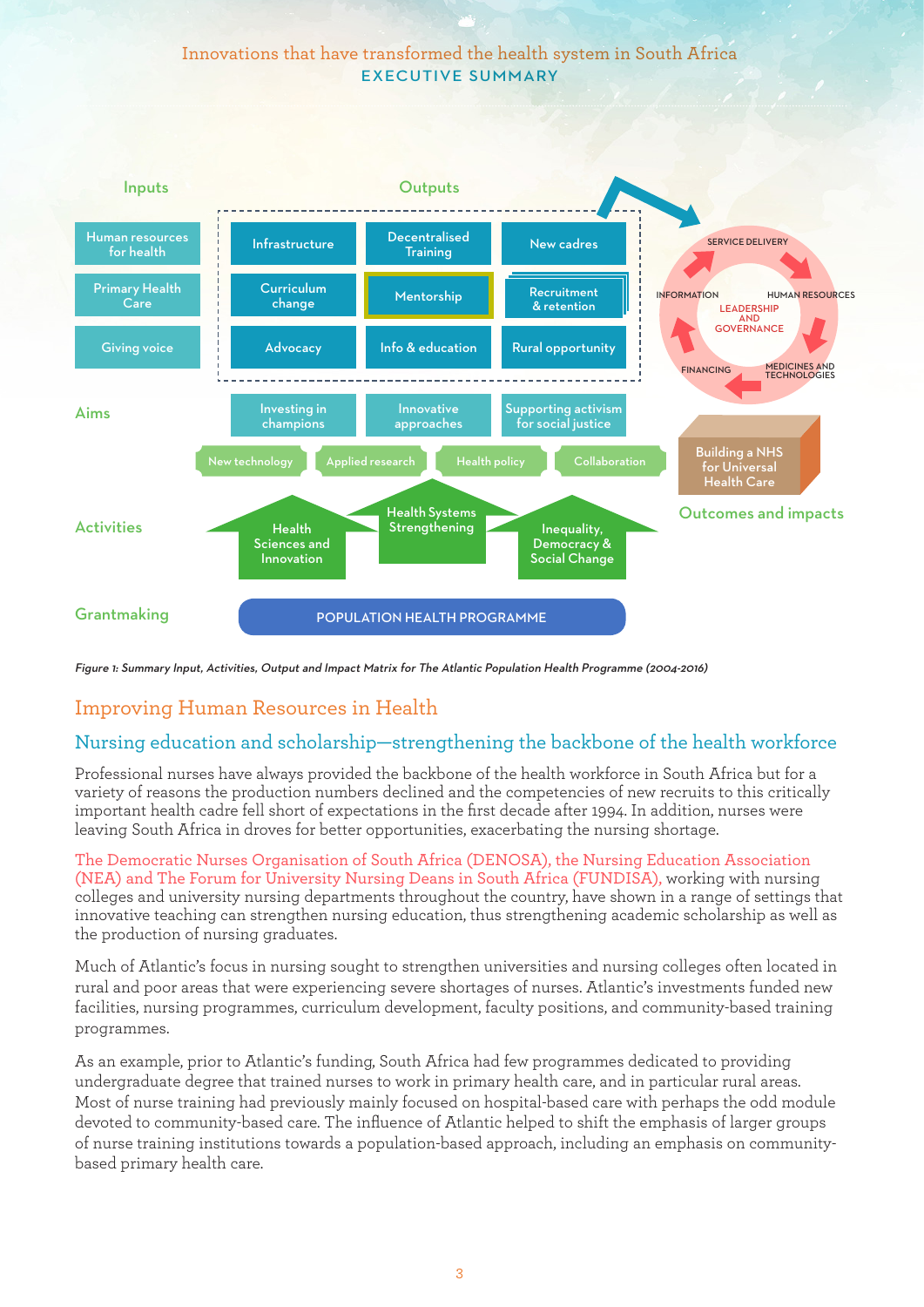Atlantic supported the Durban University of Technology to create South Africa's first four-year nursing primary care training programme. Nursing students train out of a campus that serves rural communities and get much of their experience working in community-based health centres. The programme also seeks to produce independent thinking professionals who can work in primary care in areas where there is a shortage of primary care doctors. Some 375 nurses graduated between 2013 and 2016.

In South Africa, before a new educational programme can receive government funding it must provide a two-year track record of effectiveness as well as accreditation. With Atlantic's support to prove the effectiveness of this approach, government began funding the undergraduate nursing programme in 2012. The programme is also serving as a model for other nursing programmes.

The number of nurses in South Africa increased dramatically by 44% between 2005 and 2011. Fulfilling Atlantic's hopes to make a meaningful contribution, its nursing sector grantees produced about half of all new nurses. In terms of the official South African Nursing Council records, the growth of nurses continued at an encouraging rate with a further increase of 16% over the five-year period from 2012 to 2016.

Although the evidence regarding mass emigration of nurses discussed above is equivocal, by the end of 2016 only 2,158 of registered nurses requested verification letters from South African Nursing Council, which are needed to secure employment outside of the country. This suggests that less than 1% of nurses had left South Africa to work in other countries.

Perhaps the most specific outcome of this work was increased government funding and commitment to nursing education. While not all of this change can be attributed entirely to Atlantic, there is strong evidence that its work contributed to the government's decision to provide an additional US\$120 million to the sector from 2013 to 2017 to further develop nursing colleges and build homes to house nursing students. This was a multiplier effect of almost four times the magnitude of the amount spent by Atlantic.

# Effectively recruiting and retaining health personnel

Recruiting and retaining a competent health workforce to serve in rural and marginalised public health settings has been one of South Africa's most challenging issues.

African Health Placements (AHP) developed an effective, efficient and replicable model for recruiting foreign qualified and local private sector health professionals and placing them in the rural public health sector.

In just over a decade, 4,097 health workers were recruited and placed, which resulted in an estimated 30 million consultations. Despite challenges, the value of the placements was evident in that 75% of facilities judged the placements as excellent, good or satisfactory. In addition, AHP's retention programme, aligned with the Department of Health's human resources policies, addressed some of the underlying causes of high attrition rates in rural hospitals and ultimately this helped to create a more sustainable workforce in rural South Africa. Since 2014, AHP has equipped over 14,000 managers to improve their retention of health workers.

# Cultivating a passion for science & maths

In the past, most poor rural students found the sciences daunting, and few were able to gain entry into competitive health professional training programmes.

The Unizulu Science Centre provides a lively interactive learning centre and outreach programme to foster science and maths for science educators and secondary school learners in mainly the poorest northern districts of KwaZulu-Natal (KZN) Province, where poverty and health inequality have been endemic. This has provided an important stimulus to inspire rural students to undertake careers in the health sciences. The Unizulu Science Centre was able to reach about a quarter of KZN's education regions which consisted of about 550 secondary schools.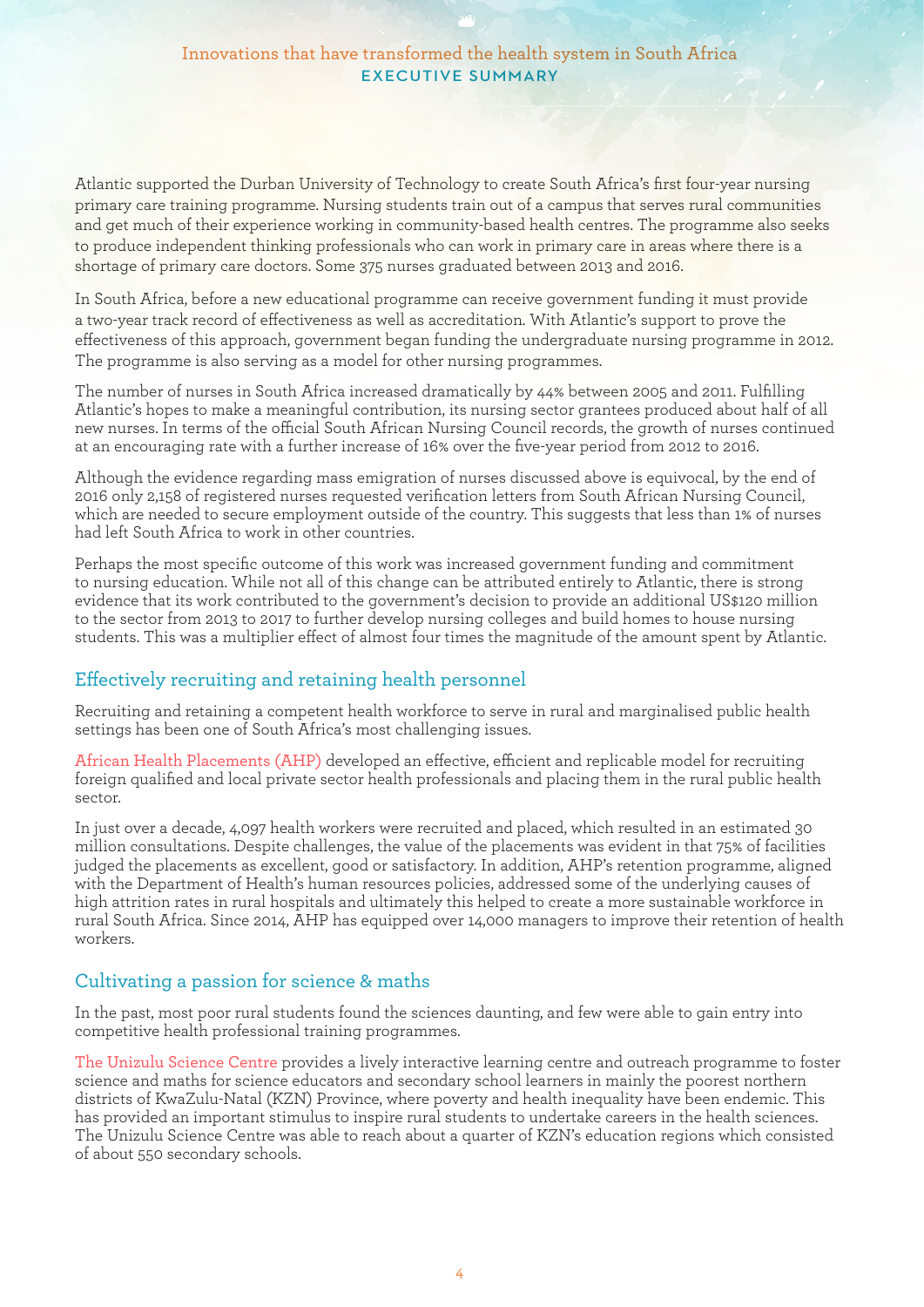#### Ensuring high success rates among rural undergraduate health science students

One of the most challenging areas in developing the health workforce has been finding a way to increase the number of health professionals who are committed to working in rural communities over a number of years. Training young people from such rural areas could be an ideal way to nurture a locally-grown workforce that will remain and serve their communities for years to come.

The Umthombo Youth Development Foundation, working in roughly the same area as the Unizulu Science Centre, demonstrated the remarkable synergy between two Atlantic initiatives. Umthombo is a rural health recruitment, mentoring and financial support programme to enable young rural tertiary students to qualify as health professionals. It does this by recruiting high school graduates into careers in the health sciences and then comprehensively supporting them through their entry to higher education until graduation and beyond, helping many disadvantaged rural students to succeed in fulfilling their dreams of becoming health professionals. Many of those students participated in the Unizulu Science Centre programme when they were in secondary school. This demonstrates the potential that community-based science teaching could play in encouraging disadvantaged students to take up careers as health providers in their own communities.

Umthombo showed that with the appropriate undergraduate mentoring and support, rural and disadvantaged health science students could achieve exceptional results in a wide range of tertiary health science settings including notably medicine and nursing. Some 93% of Umthombo's students graduated from tertiary health science institutions, all of whom came from disadvantaged backgrounds (compared to national graduation averages below 50%).

Encouragingly, some 70% of these graduates then subsequently returned to work in their sponsoring rural hospitals, which were desperately in need of their services. In a period of only 14 years Umthombo added 218 health science graduates (57% women) working in 15 different disciplines. There was a profound lesson to be learned from what they discovered – mentorship and comprehensive support were the cardinal interventions to achieving high levels of professional education success.

The impact of the programme has been substantive. The 218 graduates of Umthombo have provided sufficient staff for nine rural hospitals and sufficient doctors for five rural hospitals.

#### Rural-trained doctors competent to serve in disadvantaged settings

Most medical schools follow conventional, teacher-centred, hospital-centric curricula that have a long history of producing graduates equipped to work in affluent settings rather than disadvantaged communities. These programmes are costly to scale up and as a result there has been a chronic shortage of doctors in South Africa.

The Health Sciences Faculty of the Walter Sisulu University (WSU) in the Eastern Cape Province has demonstrated that a problem-oriented learning/community-based education (PBL/CBE) approach to medical education was not only feasible but that it could readily be scaled, even in resourced-constrained settings. PBL/CBE are contemporary, best-practice student-centred medical education pedagogies in which students learn about a subject through the experience of solving an open-ended problem found in material designed to grab a learner's interest. Ideally this work takes place in a community setting similar to that in which the student may one day work as a practitioner. Early in its funding approach to strengthen the health system in South Africa, Atlantic recognised this approach as the most appropriate method for its investments in medical and health sciences education.

The results have been encouraging. The WSU has increased its output of doctors since its inception as a new rural medical school in 1990. Of the 935 doctors who have graduated since inception, only 111 did so on the traditional medical curriculum track in the first five years (1990-1996), the remaining 340 (a 206% increase) graduated on the innovative PBL/CBE 6-year curriculum (1997-2004); and 484 (a 42% increase) doctors on an even more innovative and integrated PBL/CBE 5-year curriculum (2004-2013). Given South Africa's shortage of doctors and the need to send medical students to study in Cuba, these findings vindicate Atlantic's conviction that supporting the alternative problem-oriented learning/community-based medical education approach was important.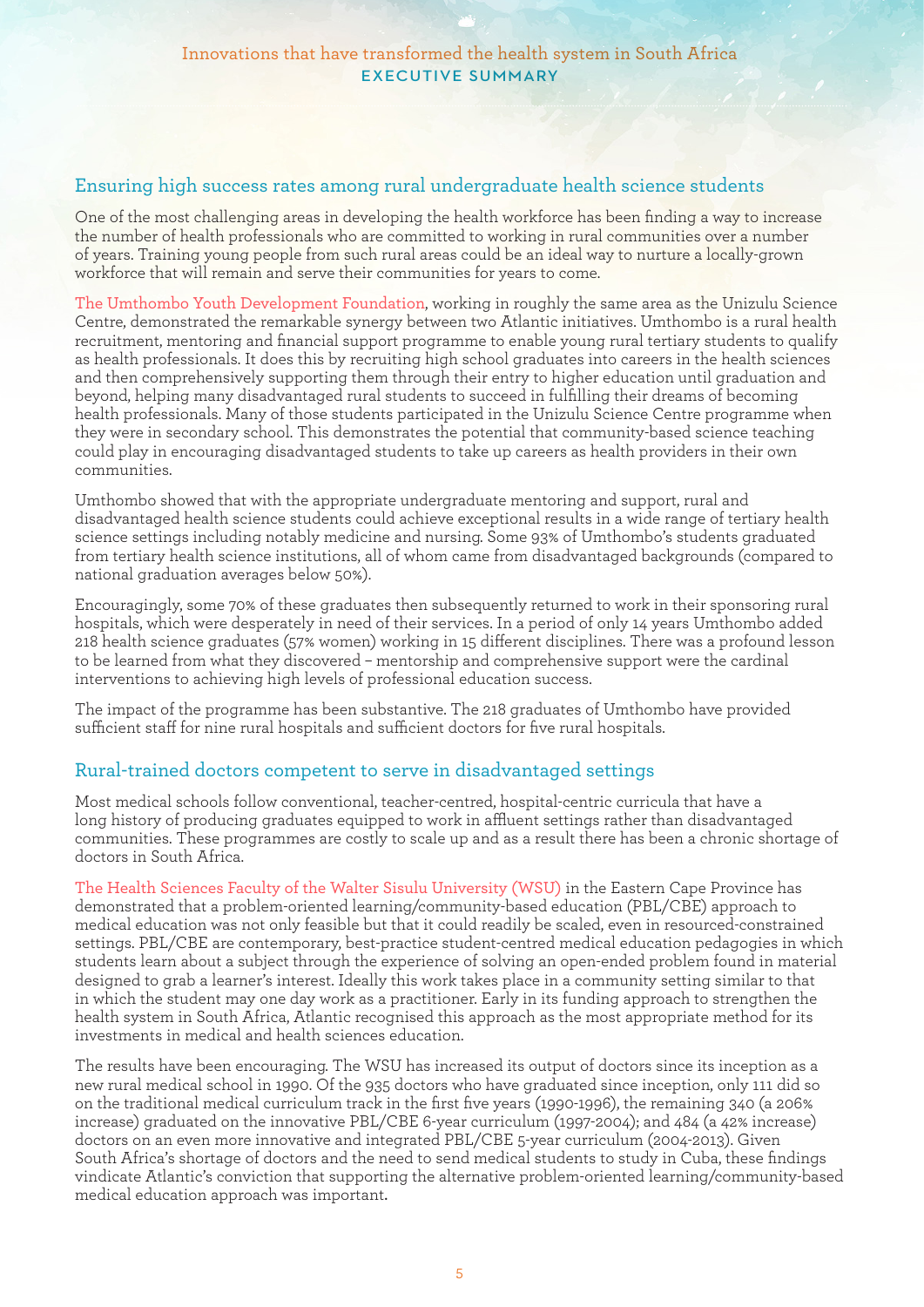#### Clinical Associates provide health professionals where there are insufficient doctors

In the face of persistent shortages of doctors to work in the public health system, mid-level workers have been proposed as a solution to the problem. Given that a mid-level worker could be more quickly and inexpensively trained and less likely to emigrate than doctors, training such a cadre of professionals could assist in making better quality professional care available in rural and other marginalised communities.

The Water Sisulu University (WSU) Clinical Associates Programme and the Wits Centre for Rural Health (WCRH) district rural health campus for multi-professional training were given grants to develop this new cadre of mid-level worker, which are similar to physician assistants. Both have shown the potential of these new cadres to render professional health services in areas where there are insufficient doctors. All 23 (100%) of the first intake of WSU Clinical Associates, trained in rural settings in the competencies necessary to manage uncomplicated conditions, graduated with bachelor degrees, obtained posts supervised by medical practitioners and were well accepted in clinical practice, resulting in significantly replacing the need for doctors in outpatient departments and health centres.

The WCRH developed a similar rural multi-professional learning site in the North West Province. Their training approach added a further 34 Clinical Associates students. Further encouragement can be drawn from the establishment of The Professional Association of Clinical Associates in South Africa to advocate on behalf of Clinical Associates in South Africa.

# Schools of public health train health activists and public health personnel

Important as the role of clinicians in hospitals and clinics has been, the most significant gains in health awaited the development of public health personnel trained to address the powerful social determinants of health, which when correctly implemented, have the dramatic potential to promote health and prevent illness on a massive scale. To enable South African academic institutions to enrol more students in their schools of public health, expand research capabilities and generate knowledge to inform government policies and public health programmes, Atlantic invested in four schools of public health.

The stories of the University of the Western Cape School of Public Health (UWC SoPH), a newly emerging School of Public Health, and a traditional centre of excellence, the Wits Schools of Public Health (WSoPH), are illustrative.

The grants to UWC's School of Public Health enabled the university to build a state-of-the-art building and attract new teaching staff, which increased the faculty from four permanent posts to a team of nearly 100 people.

The UWC SoPH student numbers expanded in tandem to the growth of the staff and by 2012, there were 218 Masters and 27 Ph.D. students enrolled—the largest number in South Africa – as well as 3,000 public health managers who had completed short courses. By 2016, some 12,000 participants from South Africa and other African countries, mostly sponsored by their health services, had attended Winter or Summer Schools, probably the largest continuing public health education programme in Africa.

The Wits School of Public Health (WSPH) located in Johannesburg also achieved notable outcomes in terms of not only building a new school of public health but transforming the demographic profile of its senior academics in favour of black women, significantly contributing to the emerging cohort of a new generation of public health leaders and professionals.

They also established a fellowship programme for health leaders, developed a formal mentoring system for district health managers, enhanced the capacity of clinic committees and hospital boards and undertook advocacy for the recognition of public health as a core requirement for employment as a district manager as well as increasing the enrolment in a master's degree in epidemiology programme.

A Legacy Student Programme increased the throughput of public health trainees seeking their master's degrees who, for one reason or another, had not made significant progress to completing their qualifications. In 2014, a third of all their post-graduates were made up of this previously underperforming group.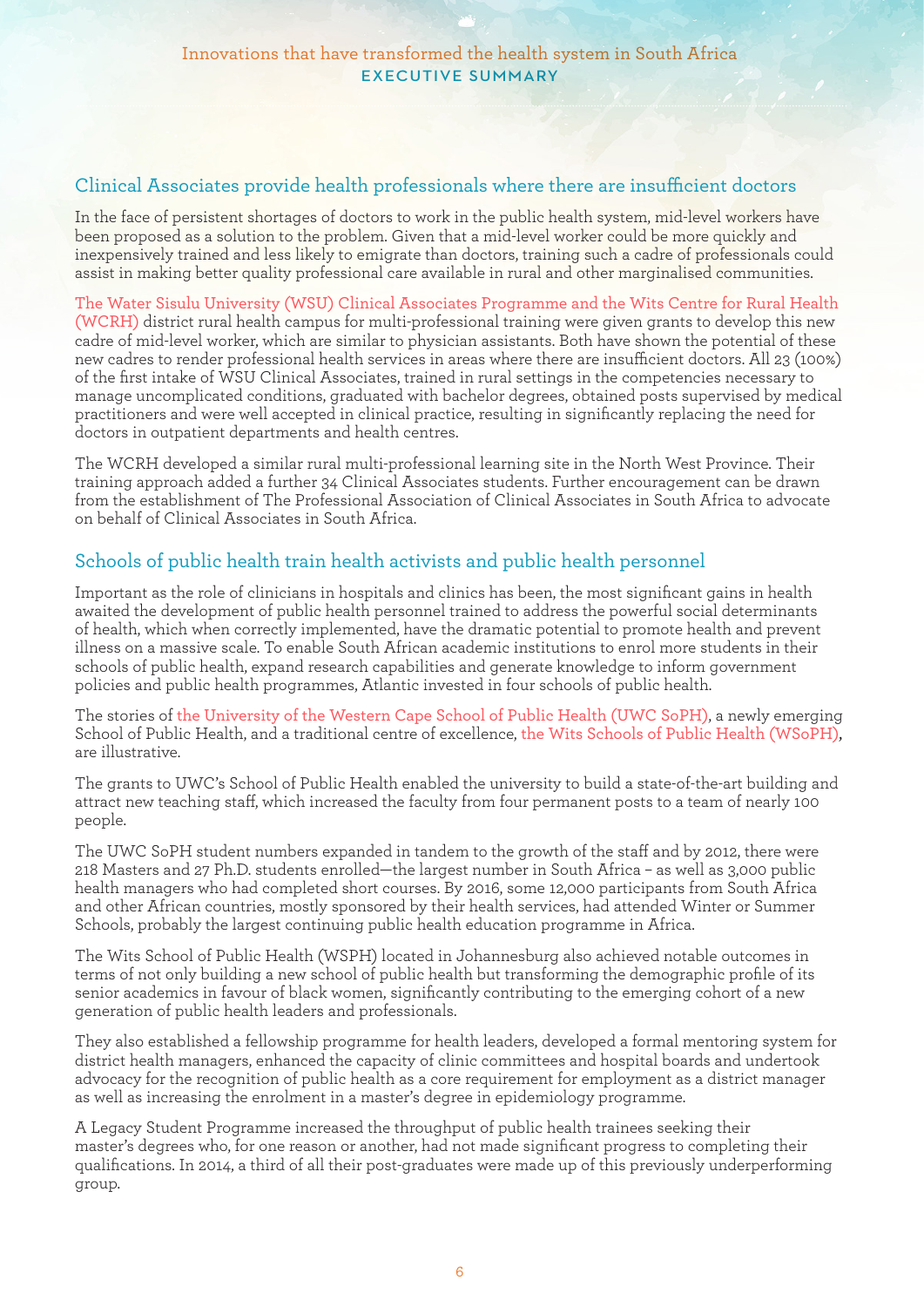#### Boost in the output of executive health managers

As in all sectors, the competence of management has the greatest potential to optimise the performance of the public health system. At the time of Atlantic's investments in South Africa, local and district health systems were receiving substantial funds from the national government for primary health care but lacked the management experience to make effective use of these funds.

Two programmes, the University of Cape Town's Oliver Tambo Fellowship (OTF) and the Albertina Sisulu Executive Leadership Programme in Health (ASELPH) made significant strides in partnership with the national and provincial departments of health, strengthening the role of senior and middle management within the health sector.

The OTF Programme, which offered a Post-Graduate Diploma in Health Services Management, established a highly reputable track record with over 200 alumni. Between 2012 and 2014, it had 28 graduates, which an independent evaluation reported were demonstrating commitment to applying what they learned in the field by participating in a community of practice and sharing both a common ethos and approach to dealing with similar challenges in the workplace. The graduates developed leadership skills as well as specialisations in particular areas of management, guided by the principles of health as a human right.

Similarly, ASELPH offered formal executive leadership training by the University of Pretoria and the University of Fort Hare, which provided practical evidence of the potential of the three academic partner institutions, supported by the Department of Health working at great distances from each other, to collaborate effectively to offer an interesting pedagogical approach. The approach combined an interactive teaching model which stressed vigorous participation, group work and feedback with a distance learning approach

Initial throughput rates for the programme have been sound. Between 2013 and 2015, in its first three annual cohorts, ASELPH had enrolled a total of 178 trainees. Of the first cohort of 48 Fellows, 90% successfully completed the Post-Graduate Diploma in Health Services Management offered by the University of Pretoria.

Just over two thirds (68%) were "emerging" Fellows with "executive" Fellows comprising the balance (32%). This meant that twice as many of the leaders being developed by the programme were at the emerging level, consistent with the strategic gap in the system. A total of 193 Fellows and 48 graduates have been produced in 49 health districts of all nine of South Africa's provinces – evidence of an extensive outreach programme. Together the OTF and ASELPH programmes have offered health managers advanced technical skills to develop high quality management and build a new generation of inspired leaders to transform the South African health system.

# Developing Primary Health Systems

#### Re-engineering primary health care

Primary health care has long been recognised as the most critical foundational philosophy underpinning the provision of universal health coverage. Despite rhetorical commitment to primary health care in policies and despite the mandate provided for within the National Health Act (2006), in practice primary health care was inadequately implemented in the first decade and a half since 1994. It was broadly understood that the reason for this was not the lack of policy, but of an implementation framework that required a much more radical coordinated commitment of multiple stakeholders.

This was the situation which existed when the current National Minister of Health, Dr Aaron Motsoaledi, assumed office in May 2009. Committed to the transformation of health action at the highest level of government, he was aware that achieving this would depend on a collective commitment not only of the National Minister of Health, but colleagues heading national and provincial departments.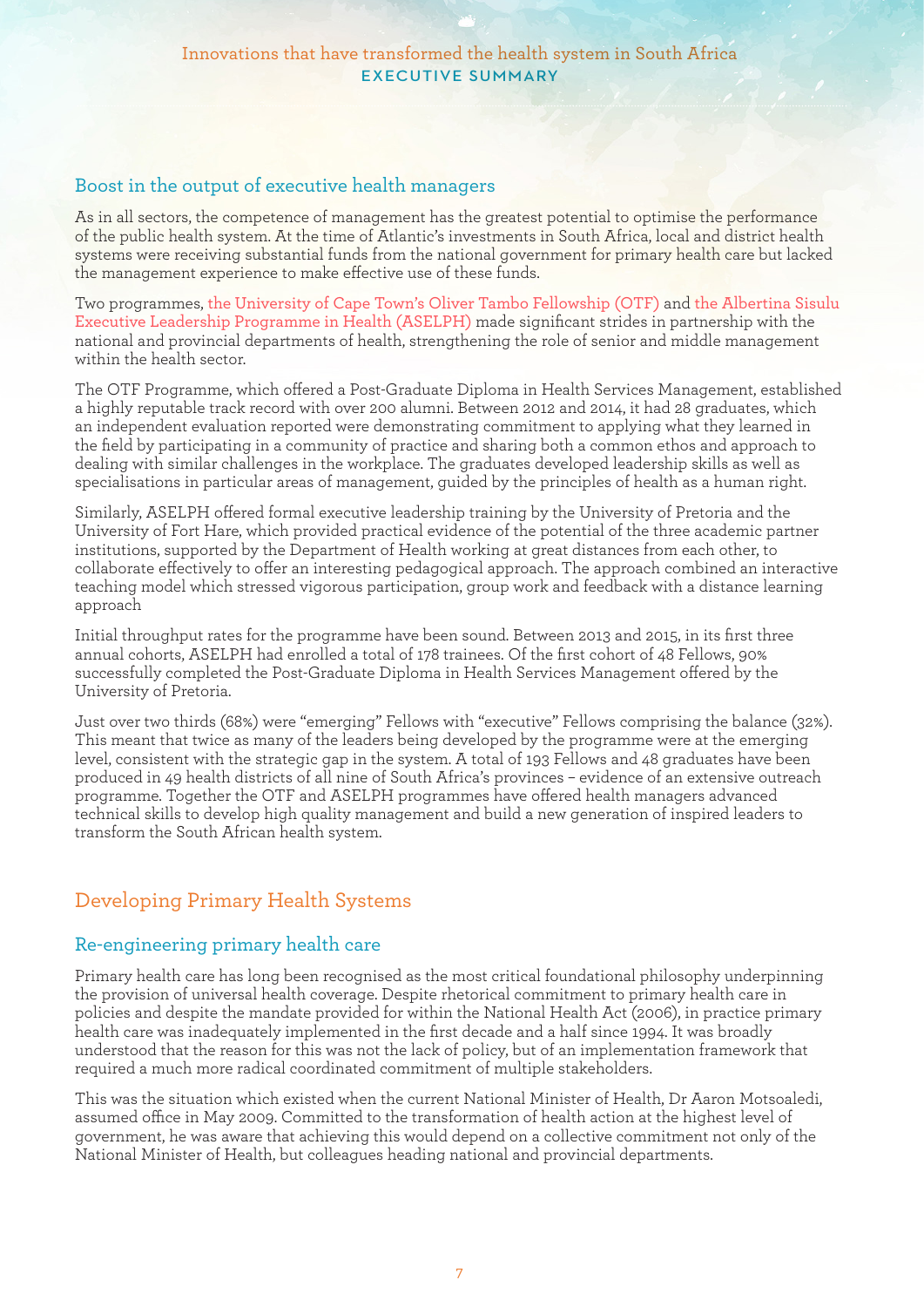Recognising the important opportunity for galvanising national health transformation, a collaboration between The Atlantic Philanthropies, the Henry J. Kaiser Family Foundation and the Health Ministry led to an innovative development programme for health politicians, provincial legislators, national executive managers, provincial heads of departments and other thought leaders.

In 2010 Atlantic partnering with the Kaiser Foundation took a high–level delegation for a 10–day study visit to Brazil, led by South Africa's Minister of Health. What they learned was eye-opening. On their return, they committed themselves to a sustained process of health systems reform, which was named "the Primary Health Care Re-Engineering Programme". This has since led to a profound change in health system policy and a recommitment to the process of revitalising primary health care in the country.

#### Building rural capacity for excellent teams

Although South Africa made rapid progress after 1994 in providing improved physical access to health services, the resistant challenge remained the quality of care provided.

The Centre for Rural Health (CRH) at the University of Kwa-Zulu Natal provided excellent examples of best practices in helping rural teams to make notable achievements in providing primary health care and improving hospitals in under-resourced, rural settings. They have shown that to achieve this, a range of complementary health system strengthening actions need to be simultaneously implemented at the district  $\vert_{\text{eV}}$ 

One good example of such systems-wide interventions was the "Learning Complex" project, which set out to develop and stimulate a culture of learning within the health service in three rural health districts. A total of 46 managers divided into groups of 5 to 6 managers met approximately every six weeks, which provided a protected space for reflective practice through action-learning around issues that the participants identified. Through this process, the participants worked on some of the most intractable issues they faced and came away with a renewed sense of confidence that no challenge was too great to tackle.

# Strengthening district health teams

The overall performance of the National Health Service since 1994 has been disappointing despite the early development of good policy and relatively high spending on health (8.5% of GDP). By focusing on strengthening the health system at the district level, which oversees much of the provision of health care services, Atlantic believed the entire health system could benefit.

The Health Systems Trust (HST) demonstrated the considerable additive impact of collaboration between itself as an NGO, research agencies, government and private sector to strengthen district activities such as building the capacity of managers to work with communities.

As just one example of best practice in collaboration, HST assisted the North West Province to successfully introduce many system-wide improvements. Those improvements included maintaining an active register of pregnant and postnatal women, improving their links with the closest public health clinic and community health workers and following up with them regularly to increase the number of antenatal and postnatal visits. HST also helped the district implement a system to identify people with chronic illnesses such as tuberculosis, HIV, diabetes and mental illness who needed to attend clinics regularly as well.

# Health reviews informing practice

National, provincial and district managers have often struggled to implement services in the absence of useful and valid information.

HST was also able to demonstrate the potential of information to inform practice. As just one of many innovations HST introduced the District Health Barometer (DHB), a publication whose purpose was to enable managers and health care professionals to measure, monitor and understand the changing health profile, improve primary health care and forecast future circumstances.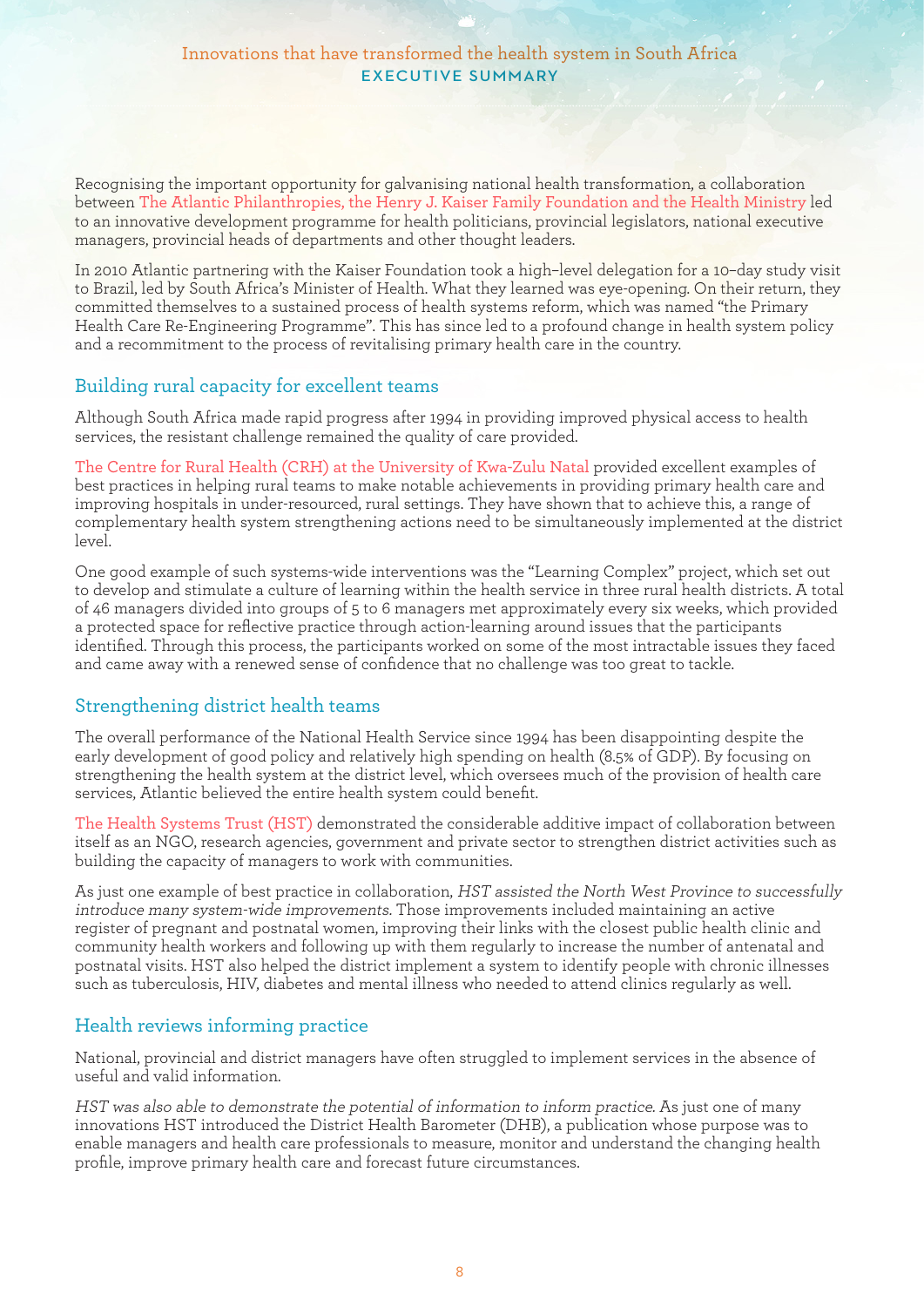In the four years of its evolution, the DHB developed from a pilot concept in 2003/04 using 15 health indicators with simple, basic descriptions into a much more mature publication, providing rigorous, comprehensive cross-sectional analyses using 30 indicators to cover 53 health districts, 6 metropolitan areas, 13 rural nodes and 9 provinces.

It also offered unique deprivation indices for all the districts, providing a sound basis for beginning to address the social determinants of health. In an evaluation of its impact, the evidence showed the DHB had been demonstrably valuable, even if not perfectly used, by South African health managers at the national, province and district level. Encouragingly, the Department of Health itself made extensive use of the DHB over the four-year project period in a number of areas, including developing new policy, strategic and operational planning as well as providing information for local, regional and international presentations.

#### Strengthening electronic information systems at the primary health care level

Paper-based systems for recording, retrieving and managing patient records have been hugely problematic in health facilities.

The Africa Centre for Health and Population Studies investigated whether an interactive and integrated electronic primary care information system (PCIS), implemented at six public primary care clinics in the Umkhanyakude District in collaboration with the KwaZulu-Natal Provincial Department of Health could improve the situation. They tested the feasibility of introducing a simple primary care information management system for staff with little or minimal previous computer experience.

They found that while it was possible to do this with a small, low-cost server and a combination of electronic fingerprinting and wireless networking there were still challenges in doing so with complete reliability. Thus, while introducing a more efficient, low maintenance PCIS in a rural primary clinic setting showed some early promise and was feasible, it was not yet ready for large scale implementation. Disappointing though this may have been for the innovators, it showed that while not every big bet pays off, there is much value to be gained in the lessons learned.

# Improving health systems referral

Effective rural two-way referral of patients has been a hugely vexing and challenging issue for the health system resulting in lost information and mismanaged patients.

The Benguela EOH project tested the concept of using a custom-designed Referral Telephony System in combination with improved paper documentation to improve referrals. A pilot project implemented with the support of the Valley Trust (a health and development nongovernmental organization) and the KwaZulu-Natal (KZN) Department of Health provided evidence that modest improvements in the referral system were feasible though challenging to implement.

The system allowed free communication between health personnel using their own cell phones but without cost to themselves. The underlying concept was that there should be consultation before referral. Such consultation necessitated easy communication with senior staff who could advise (and thereby generally manage cases competently at that service level) or, if referral was needed, provide instant authorisation for an upward referral to be made. In these cases, the referrals were vigorously monitored and reviewed.

Despite some areas of improvement, overall the new referral system proved difficult to institutionalise. Although the system had been widely tested and could have had advantages if revised protocols were formally adopted by the Department of Health, this was not done. The lesson that emerged was the central role of the Department in driving a structured change management process and ensuring that it become institutionalised and sustainable. Once again, while the intervention may have fallen short of intentions of the innovators many valuable lessons were learned.

# Developing sustainable community-based organisations to deal with HIV/AIDS

The critical role of thousands of community-based organisations in countering the spread and impact of HIV and AIDS has been widely recognised.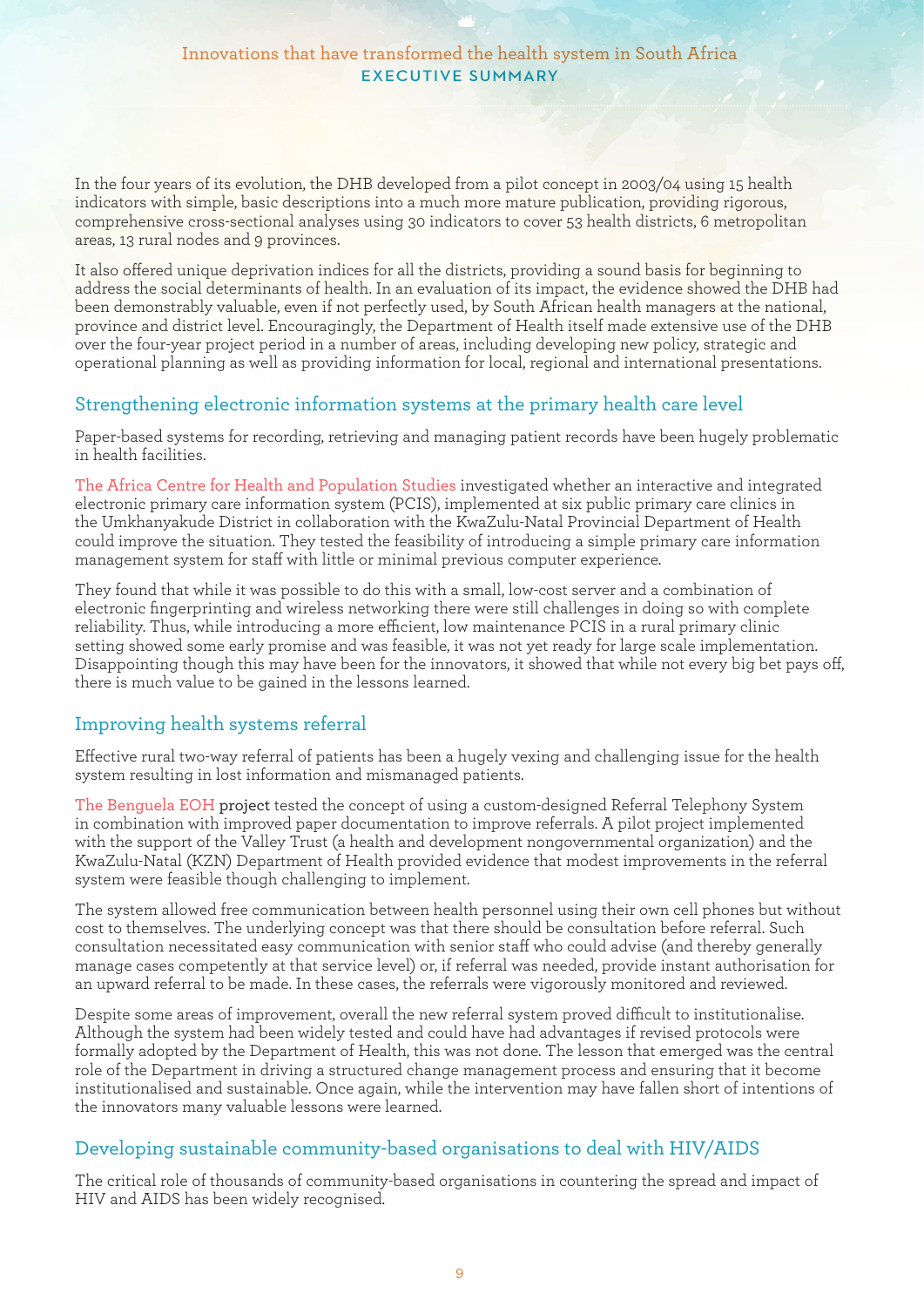The AIDS Foundation of South Africa (AFSA), based in Durban in the KwaZulu-Natal Province located at the global epicentre of HIV and AIDS pandemic, was able during the period being reviewed to develop a robust training, mentoring and monitoring approach that saw their supported nongovernmental organizations (NGOs) and community-based organizations (CBOs) emerging more capable and sustainable than other comparable organisations receiving routine support by the Department of Social Development.

The limited evidence available suggested that there had been increasingly valuable effective and efficient services offered both in terms of the total number of beneficiaries as well the increasing scope of services provided. Although the hope had been that enhancing the performance of the CBOs would lead to a gradual shift towards government funding for CBOs and long-term sustainability, this proved not to be the case.

For a variety of reasons outside of the control of AFSA, primarily because of the economic recession and poor management in government departments, funding remitted by government to AFSA CBO partners declined 39% from 2008 to 2009. The result was that fewer community care workers (CCWs) and CBO personnel posts were either fully or partially funded by government grants leading to larger numbers of CCWs working purely on a voluntary basis or receiving very meagre, indeed token stipends, funded with grants from private donor contributions providing the continuing primary source of support.

# Amplifying the voices of disadvantaged and vulnerable populations

#### Listening to peoples' views about health transformation around universal access

While the importance of community participation remains a fundamental pedestal for implementing primary health care, it is an idea honoured more in deed than word. Given that about 85% of the population depends on the publicly-funded health care system in South Africa, direct input into influencing policymaking processes is critical.

The Black Sash's convening of provincial workshops between May 2010 and June 2011 in all of South Africa's nine provinces provided a simple model of a process, that, at the very least, ensured provincial community consultations with many civic society groupings on health reform including soliciting their views on National Health Insurance.

The majority of participants across all nine provincial consultations supported the introduction of a tax to fund National Health Insurance on condition that it provided a substantially improved and quality health care system accessible to everyone. They also listed their leading priorities for other areas of health reform action including:

- <sup>l</sup> Continuing to address inadequate access to health care facilities, especially in some rural areas
- Overcoming persistent shortages of medications
- <sup>l</sup> Providing staff with adequate skills and competent levels of performance
- <sup>l</sup> Improving ambulance services
- Facilitating community participation in health facilities
- Recognising the role of users in health decision-making
- <sup>l</sup> Improving support to community health workers, community care workers and home-based carers
- <sup>l</sup> Ensuring access to education as it pertains to realizing the right to health
- <sup>l</sup> Enhancing monitoring and evaluation to assess the extent of the attainment of the promised levels of health care services.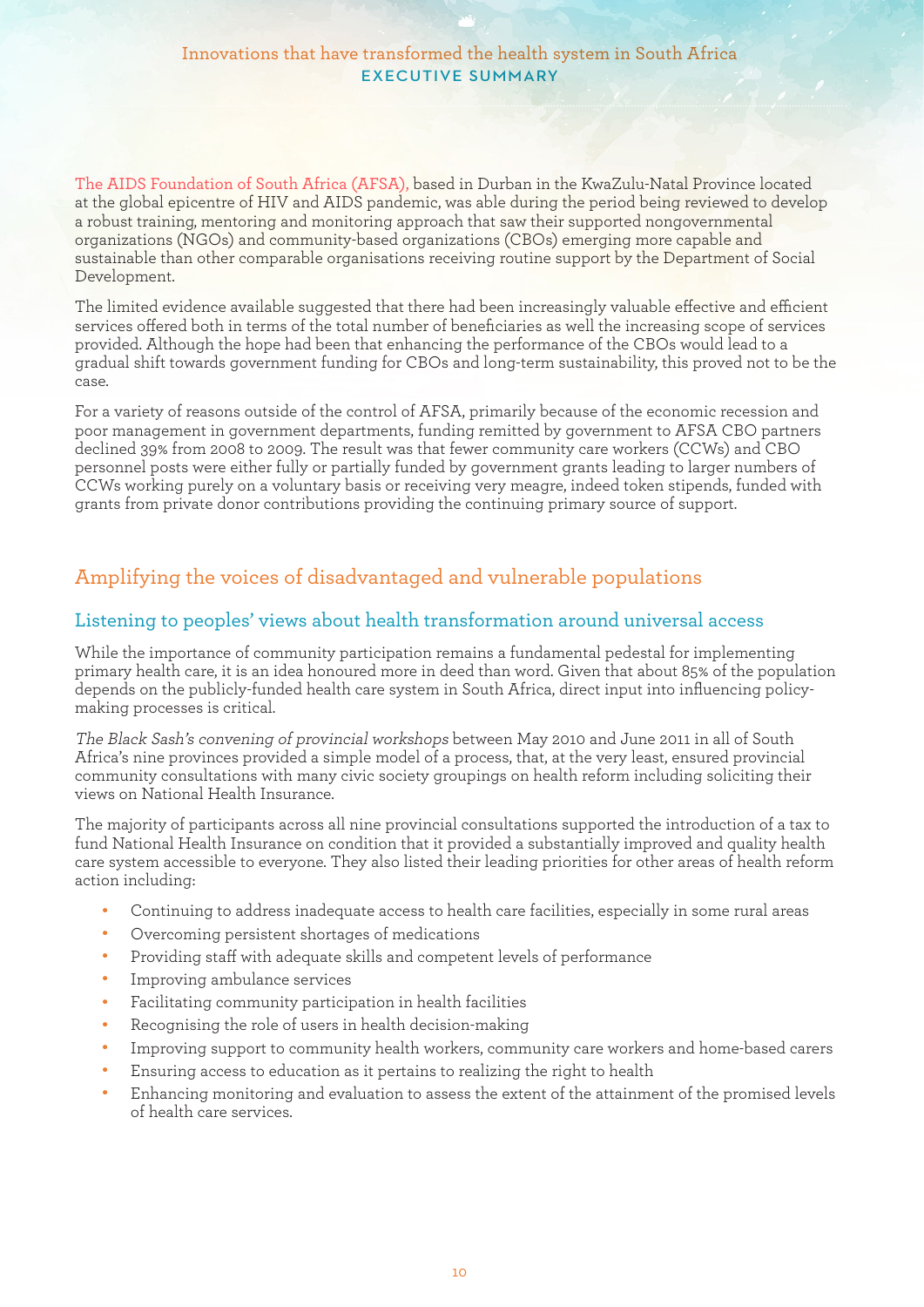#### Strengthening advocacy for rural health care

Despite much rhetoric within the public health system, the quality of health care in rural areas has always been inferior to that in urban areas.

The Rural Health Advocacy Project (RHAP) conceptualised in 2009 by the Rural Doctors Association of South Africa along with AIDS Law Project - now SECTION27 - and the Wits Centre for Rural Health has done much to improve the joint voice of rural communities and provide a hub for health care worker advocacy.

In its short five-year lifespan, RHAP's output has been prolific in terms of publishing and information dissemination. Its work resulted in rural-specific inputs to policy development and implementation assessments. These include the Human Resources for Health strategy, the National Health Insurance scheme and the Primary Health Care Reengineering Programme, especially in regard to the Ward-based Outreach Teams policy. There has been a shift in thinking around rural health issues, including refining the concept of joint rural assessments with the Department of Health.

One of RHAP's notable successes has been the assistance given to health care workers in preventing service delivery failure. An outstanding example of this was the participation of RHAP in a multiorganisation campaign called the "Stop Stockouts Project", which sought to apply pressure to resolve the perennial challenge of medicine stockouts (supplies of medicines running out) in clinics throughout the country.

RHAP did this by being an active participant in the second annual national stockouts survey, conducted in 2014, which provided the most comprehensive data gathered by that time on the frequency, prevalence and impact of stock outs in the health system in five of the nine provinces (Mpumalanga, North West, Limpopo, Free State and Eastern Cape). It used the findings to advocate for change arguing that with more than one in three health facilities reporting a stockout of at least one anti-retroviral treatment or TB medicine during the three-month survey period, urgent action needed to be taken by the Department of Health, which did result in notable improvements. The Acting Director of the Medical Supplies Depot in the Gauteng Province acknowledged their role as follows:

"[RHAP] is benefitting government because it is working closely with the very patients we serve – we have a shared interest and we appreciate that. Going forward we need to understand what society is saying and how they think the process can be improved, instead of a top-down approach."

RHAP thus earned itself growing legitimacy with many key stakeholders including importantly the Department of Health.

#### Advocacy for equitable treatment

The right of people infected by HIV to adequate and lifesaving care has been one of the most bitterly contested issues since the advent of democratic South Africa.

Faced with increasing denialism about the effectiveness of anti-retroviral treatment (ART) in the midst of an exponential increase in AIDS-related mortality, which manifested in the deaths of hundreds of thousands of young people each year, The Treatment Action Campaign (TAC) is credited with having coordinated one of the most important life-saving and exemplary advocacy campaigns in history. The TAC and its alliance partners were ultimately able to force the South African government to provide universal access to ART.

TAC's strength has been its membership base which has used information and negotiation to build actions. Strategic mobility has been its hallmark, working with decision-makers where possible but naming and shaming when no headway was made. The TAC has successfully built powerful alliances and networks into a social movement for the right to treatment in the context of a failing health system and in the face of denialism, cynicism and stigmatisation. Its advocacy has led to the widespread introduction of ART, saving hundreds of thousands, perhaps even millions of lives. It has pushed local production of low-cost generic medicines, itself stimulating the growth in the economy.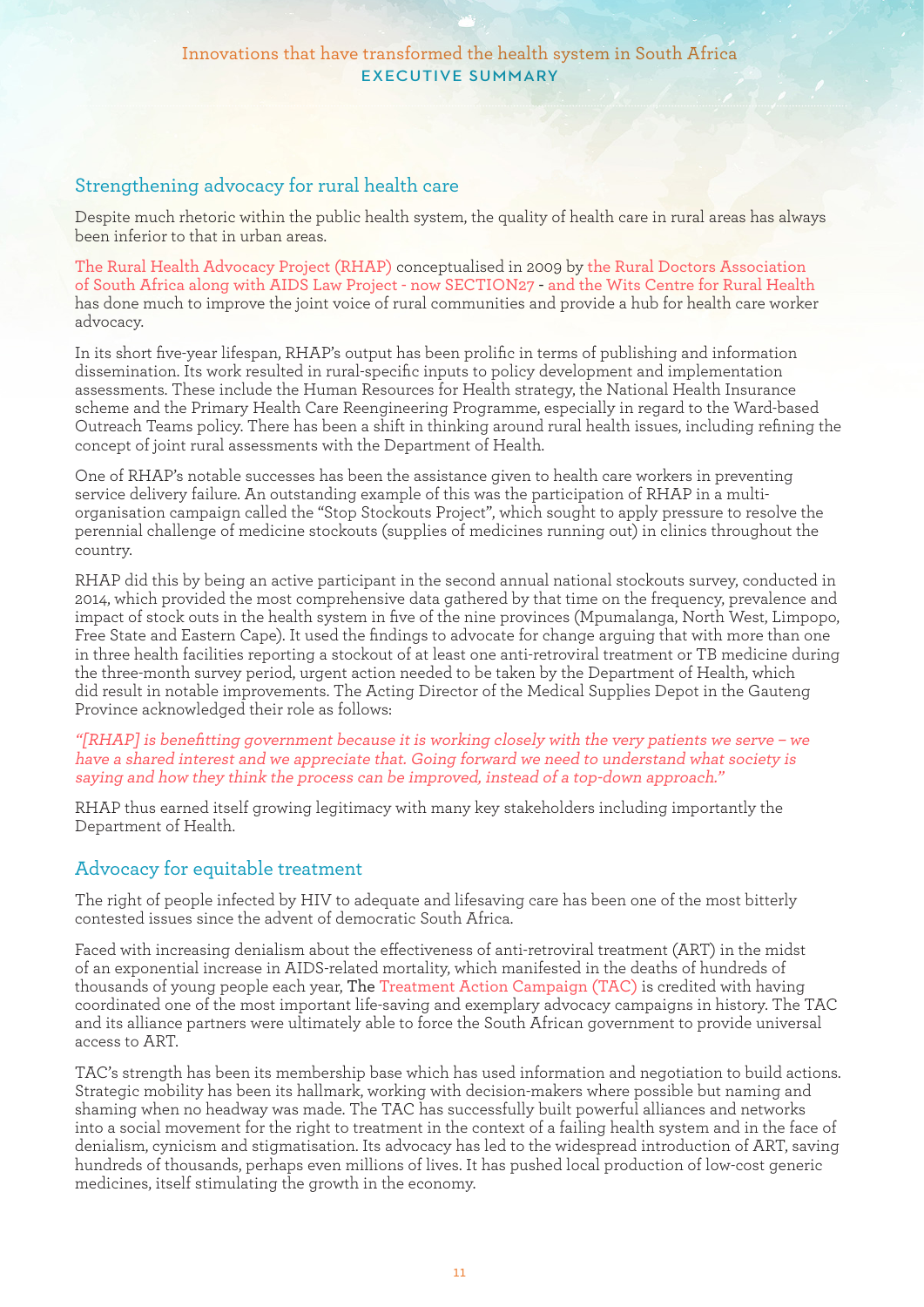#### Health news reporting to promote equity

The health behaviour of populations depends critically on access to accurate information. Similarly, effective advocacy requires supportive mass media.

Between January 2005 and December 2014 Health-e News wrote 1860 stories; of these 650 were written by citizen journalists. Between January 2005 and December 2012, Health-e supplied South African Broadcasting Corporation radio stations with 664 stories. Health-e's television unit was established in 2008 and has produced 74 TV programmes. Health-e has thus consistently been on the cutting edge of identifying issues relating to health rights and then working closely with the advocacy groups such as the TAC to get the Department of Health to address these issues – thereby making a major contribution to improve the health of the nation.

#### Offering clinical excellence to the world's largest HIV and AIDS programme

With more people living with HIV in South Africa than any other country in the world, (estimated to be 6.8 million HIV-infected individuals in 2014 - equivalent to 18% of the global HIV burden), the competence of professional staff managing HIV and AIDS was crucial, particularly given that debate around the pandemic was politicised and marred by ongoing controversy, notably by AIDS denialism and official mistrust of antiretroviral drugs.

The South African HIV Clinicians Society (SAHIVCS) played a leading role in supporting the widespread adoption of HIV best practice through a variety of activities, including continuing professional development; formulation of better practice guidelines on specific aspects of HIV treatment and care; online discussion groups; and establishing a scholarship programme for doctors and nurses.

The Society had been instrumental in developing curriculum and accreditation procedures for a College Diploma in HIV management. As with other grantee organisations, the contribution of Atlantic in helping the Society to achieve its goals is a powerful illustration of its strategic grant-making in the form of thoughtful, large, 'big bets'. Commencing in 2006, Atlantic was the first significant donor of the Society. This financial support enabled the Society to gain administrative and organisational capacity, secure office space, professionalise the organisation and expand its information technology and website capacity, which significantly increased its programmatic activities.

These included expanding its continuing professional development-accredited branch meetings, issuing and distributing the Society's publications (the *SAJHIVMED* journal, *Transcript* and *HIV Nursing* Matters); developing HIV clinical management guidelines; and financing Society conferences including a skills-building programme and provision of bursaries for Society members. Atlantic's requirement for matched funding attracted the attention of other donors, especially the pharmaceutical industry, and facilitated the Society's efforts to draw the government into the consultation process.

In just over a decade the Society has grown into a substantial organisation and an important voice in combatting the AIDS pandemic in South Africa - providing expert, knowledge-based information at a time when this was seriously needed. The big bet investment has paid off and the young fledgling idea is now a well-established and self-sustaining professional organisation.

#### Conclusions

For more than a decade, although only one of many intervention efforts, Atlantic's population health programme made a remarkably significant contribution to improving the public health system in South Africa both through specific local impacts as well as some key national impacts. The brief list on the following page summarises just a few of the key national impacts of the Population Health Programme.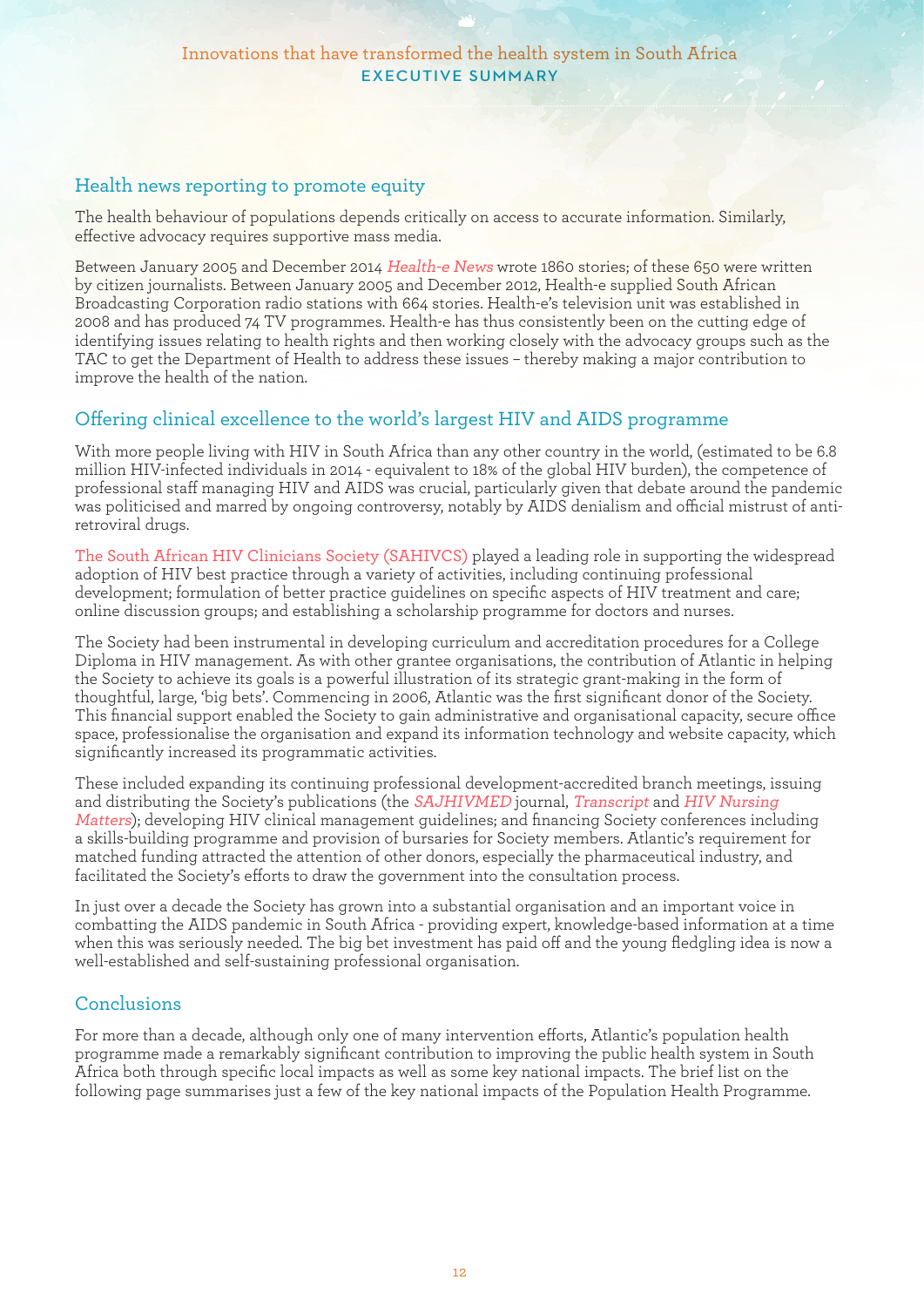#### Innovations that have transformed the health system in South Africa EXECUTIVE SUMMARY

While not an exhaustive list, the following are illustrative of the profound impacts that have transformed the South African health system:

- <sup>l</sup> Recommitment to revitalising primary health care, the philosophical basis of the national health system – a profound change in policy following a 10-day study visit to Brazil, led by South Africa's Minister of Health
- <sup>l</sup> Primary health care re-energized, health systems have been strengthened & advocacy galvanised
- <sup>l</sup> Health science teaching enhanced: Schools of public, nursing and other health science educational institutions enhanced; clinical associates established as a successful new cadre
- <sup>l</sup> Health workforce issues are being tackled with renewed vigour nurse numbers increased by 44% between 2005 and 2011
- South Africa's leading disease burden caused by HIV and AIDS turned around. In 2004, very few patients people had access to antiretrovirals in the public health sector; by 2013, 2 million people were receiving treatment, arguably the largest global programme.
- <sup>l</sup> 80% of all pregnant women receiving antiretroviral medication, resulting in a 70% reduction of perinatal transmission of HIV/AIDS between 2010 & 2012
- <sup>l</sup> An amount R1,24 billion (US\$120 million), larger than the total Atlantic investment, was leveraged from South Africa's Treasury for the revitalisation of nursing colleges

# Contribution of The Atlantic Philanthropies

Atlantic have recognised that with so many role players involved in making improvements in the health system over the past two decades, it is impossible to attribute success (or failure for that matter) to specific institutions or individuals. Contribution is a far more valuable way of expressing the multiple, synergistic and subtle beneficial ways that Atlantic's grantmaking has facilitated. The lessons from Atlantic summarise the views of numerous grantees regarding its approach.

| Visionary leadership - investing in champions                                                                                                                                                    |
|--------------------------------------------------------------------------------------------------------------------------------------------------------------------------------------------------|
| Careful identification and assessment of grantees                                                                                                                                                |
| Preparing grantees - working with them to develop proposals                                                                                                                                      |
| Flexibility and modest proposal and reporting requirements                                                                                                                                       |
| Synergy of efforts creating more than the sum of its parts                                                                                                                                       |
| Fearless advocacy - speaking truth to power when required to ensure that action is taken when<br>needed to include people who are marginalised, socially disadvantaged or discriminated against. |
| Lack of bureaucracy, trust and focus on creativity                                                                                                                                               |
| Global cooperation with international partners to achieve equity                                                                                                                                 |
| Emphasis on participation, democracy, justice and equity                                                                                                                                         |
| Willing to be a contributor without need to ascribe "attribution"                                                                                                                                |
| Concentration of resources over a relatively short time                                                                                                                                          |
|                                                                                                                                                                                                  |

Figure 2: Valuable lessons from The Atlantic Philanthropies Population Health Programme

While only one contributor among many, encouragingly, it appears that the legacy left by Atlantic's exit, is potentially sustainable from within the country's own resources